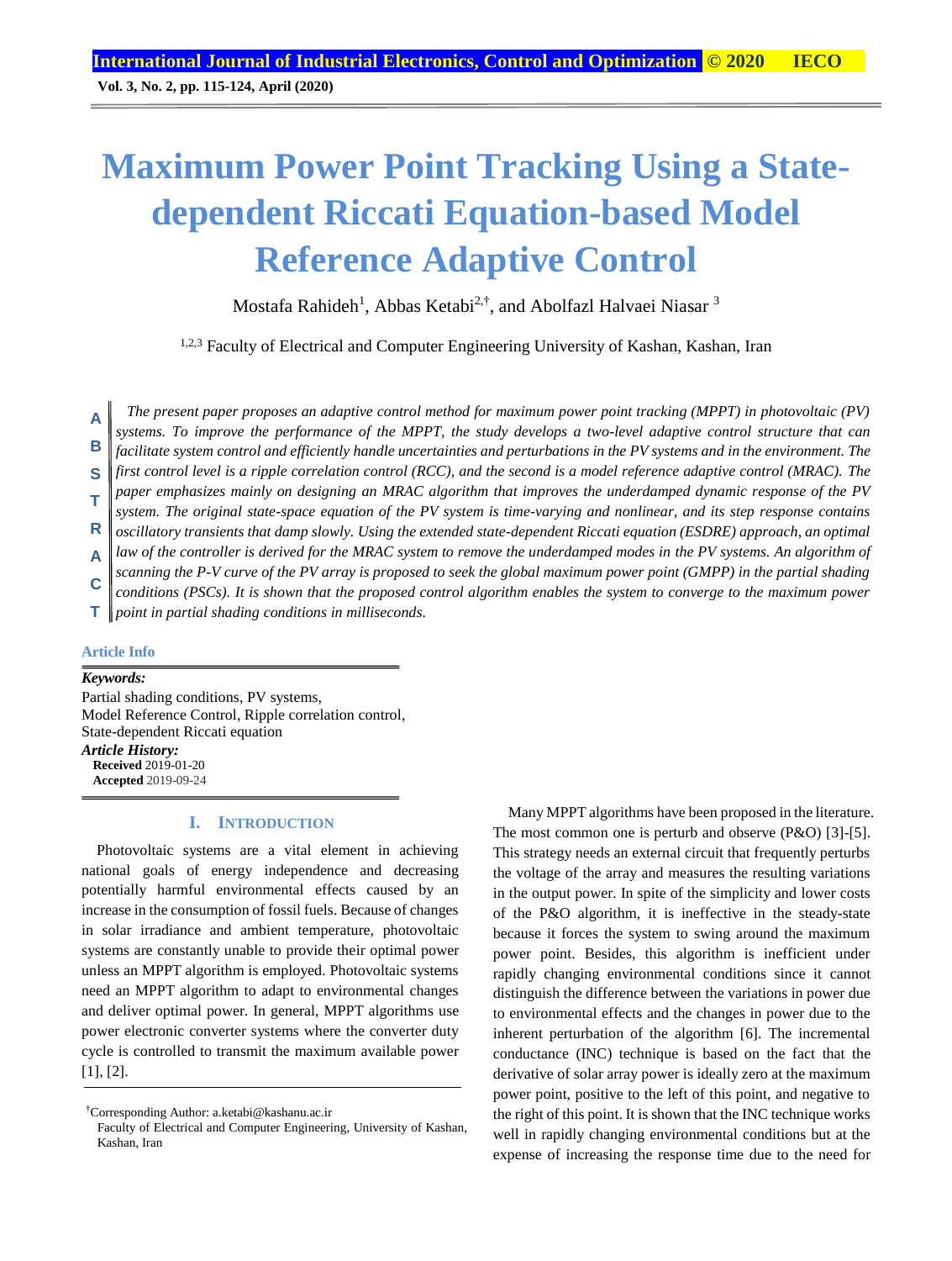complex hardware and software [7].

The fractional open-circuit voltage (FOCV) method utilizes an estimated relationship between open-circuit voltage (VOC) and array voltage (Vm) where the maximum power is attained to track the maximum power point [8].

Similar to P&O, the FOCV algorithm is low-cost and can be implemented in a relatively simple manner. However, the FOCV technique is not an exact MPPT because the relationship between VOC and Vm is just an approximation. Neural network and fuzzy logic-based algorithms have shown rapid convergence and high performance under different environmental conditions, but the implementation of these algorithms my turn out to be very complicated [9], [10].

Many papers have proposed optimization algorithms such as artificial bee colony [11], chicken swarm [12], PSO [13,14] and win-driven optimization [15] as an MPPT controller. The accurate tracking of maximum power point (MPP) and slow convergence to the MPP can be enumerated as the main advantage and disadvantage of these methods, respectively.

Many papers have proposed neural network (NN) and fuzzy logic (FL) as an MPPT [16-18]. In these papers, NNs and FLs are used as an adaptive tracker to generate the duty cycle of a DC-DC converter. In spite of the satisfactory performance of these methods, NNs need offline training which is difficult in practice and FLs depend on the knowledge of the designer.

The main problem of MPPT algorithms is transient oscillations in the output voltage of the system after rapidly changing the duty cycle [7]. Therefore, an ideal MPPT algorithm is straightforward and low-cost and shows a rapid convergence to the maximum power point (MPP) with minimum oscillations in the array output voltage.

This paper proposes a two-level control MPPT algorithm which comprises a ripple correlation control (RCC) [19]-[22] at the first level and a model reference adaptive control (MRAC) [23], [24] at the second level. At the first control level, the RCC unit accepts the array voltage and power operate as inputs. The RCC unit then computes the system duty cycle to deliver the maximum power to the load in the steady-state. At the second control level, the MRAC uses the new duty cycle calculated by the RCC unit to improve the dynamics of the photovoltaic power conversion system or the power plant, and eliminate any transient oscillations in the output voltage of array.

As was already mentioned, transient oscillations in the output voltage of the system are created after updating the duty cycle following rapidly changing environmental conditions. To eliminate such oscillations, a critically damped system is selected as the reference model. The proper tuning of the controller parameters causes the output of the system to match the reference model output, where the error converges to zero and the maximum power is attained. Both theoretical and simulation results show convergence to the optimal power point by eliminating underdamped responses, which are frequently observed in photovoltaic power converter systems.

This paper mainly focuses on the MRAC level of the proposed control architecture. In the proposed MRAC, an extended state-dependent Riccati equation (ESDRE) forces the system to track the output of the model reference control.

## **II. DESCRIPTION OF STATE-DEPENDENT RICCATI EQUATION (SDRE)**

Suppose that there is a time invariant nonlinear system and observable as follows:

$$
\dot{x} = f\left(x\right) + G\left(x\right)u\tag{1}
$$

where  $x \in R^n$  are state variables and  $u \in R^m$  is the input of the system. Without the loss of generality, it is assumed that  $f(0)$  $= 0$ . The nonlinear system given in Eq. (1) can be written in the following pseudo-linear form:

$$
\dot{x} = A\left(x\right)x + B\left(x\right)u\tag{2}
$$

where  $f(x) = A(x)x$  and  $G(x) = B(x)$ . In Eq. (2),  $A(x)$  and  $B(x)$  are the state-dependent coefficient matrices that represent the nonlinear systems in the form of Eq. (1) in a pseudo-linear form. These matrices are not unique. This is one of the advantages of this technique, which increases the degree of freedom in design. However, it is best to choose the case where matrices  $A(x)$  and  $B(x)$  are controllable. The controllability matrix is as follows:

$$
\Phi_e(x) = \left[ B(x) \quad A(x) B(x) \quad \dots \tag{3}
$$
\n
$$
A^{n-1}(x) \quad B(x) \right]
$$

A nonlinear system is controllable if the matrix  $\Phi(x)$  is of full rank for all points.

The purpose of the SDRE is that all state variables reach zero by minimizing the following integral quadratic cost function:

$$
J = \frac{1}{2} \int_{0}^{\infty} \left( x^{T} Q\left(x\right) + u^{T} R\left(x\right) u \right) dt
$$
 (4)

where  $Q(x) \in \mathbb{R}^{n \times n}$  and  $R(x) \in \mathbb{R}^{n \times m}$ are the statedependent weight matrices. Both *Q* and *R* are assumed to be symmetric and *R* is positive. These matrices satisfy the following inequality for all *x*'s:

$$
Q(x) \ge 0, R(x) > 0 \tag{5}
$$

The selection of *R* and *Q* has an important role in the performance of the control system. To solve optimal control problems, the Hamilton matrix is used:

$$
H(x, u, \lambda) = \frac{1}{2} \left( x^T Q(x) x + u^T R(x) u \right)
$$
  
+  $\lambda^T \left( A(x) x + B(x) u \right)$  (6)

where  $\lambda$  is the Lagrange coefficient. Using the [Pontryagin](https://en.wikipedia.org/wiki/Lev_Pontryagin)'s maximum principle, we can write: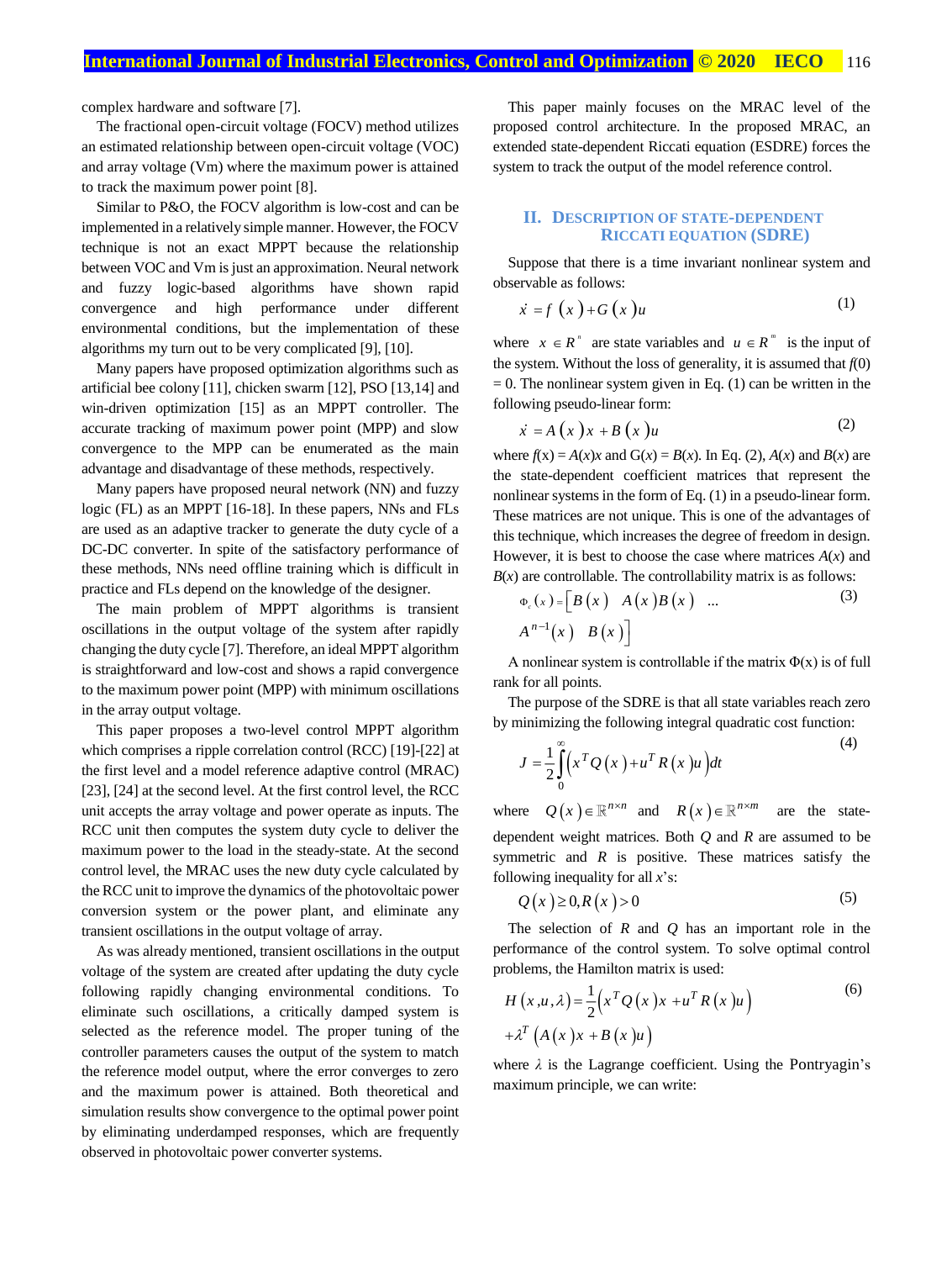$$
\begin{cases}\n\dot{x} = \frac{\partial H}{\partial \lambda} = A(x)x + B(x)u \\
\dot{\lambda} = -\frac{\partial H}{\partial x} = -Q(x)x - \left[\frac{dA(x)x}{dx}\right]^T \lambda - \left[\frac{dB(x)u}{dx}\right]^T \lambda\n\end{cases}
$$
\n(7)\n
$$
0 = \frac{\partial H}{\partial u} = R(x)u + B^T(x)\lambda
$$

The last equation given in Eq. (7) can be written as:

$$
u = -R^{-1}(x)B^{T}(x)\lambda
$$
 (8)

By applying the LOR theory, the adjunct matrix is represented by:

$$
\lambda = P(x)x \tag{9}
$$

Finally, the control effort is obtained as:

$$
u = -R^{-1}(x)B^{T}(x)P(x)x
$$
 (10)

where  $P(x)$  is a positive-definite symmetric matrix derived from the solution of the following Riccati algebraic equation.

$$
A(x)P(x) + P(x)A(x)
$$
\n
$$
-P(x)B(x)R^{-1}(x)B^{T}(x)P(x) + Q = 0
$$
\n(11)

To solve the above equation,  $A(x)$  and  $B(x)$  should be controllable. Because the matrices given in Eq. (11) depend on the state variables, Eq. (11) should be resolved in each time step to calculate the control effort.

**Theorem 1**. Consider the nonlinear system given in Eq. (1) with  $u = -R^{-1}(x)B^{T}(x)P(x)x$ ,  $P(x)$  is a positive-definite symmetric solution of the state-dependent Riccati equation of Eq. (11). If the pairs  $\{A(x), B(x)\}\$  and  $\{A(x), Q^{1/2}\}\$  are controllable and observable, the equilibrium point in the origin of the closedloop system will be local asymptotically stable [25].

## **III. DESCRIPTION OF THE PV SYSTEM**

Fig. 1 shows current-voltage (I-V) and power-voltage (P-V) curves of a photovoltaic array for different levels of solar irradiation. The knee of the I-V curve is where the maximum power point of the photovoltaic array is generated  $(V_m, I_m)$ ; when either  $V_m$  or  $I_m$  is achieved, the maximum power  $P_m$  is available. A photovoltaic system can control the current or voltage of solar panels by means of a dc-dc converter to provide maximum permissible power [26], [27]. Fig. 2 displays a general structure to transfer a PV array power to the load. Depending on the application, other power converters are usable instead of the boost converter.

As shown in Fig. 2, the MPPT controller uses the current and voltage of the PV panels to provide the duty cycle *d* for the switch *S*. The relationship between the duty cycle and the array voltage is as follows [28]:

$$
V_{PV} = I_{PV} R_o (1 - d)^2
$$
 (12)

where  $V_{PV}$ ,  $I_{PV}$ , and  $R_O$  are the voltage and current of the PV array and the equivalent resistance of the load, respectively. As a result, the purpose is to design an MPPT controller that constantly computes the optimal value of *d* so that  $V_{PV}$  tracks the path of  $V_m$ and thus provides the maximum accessible power.

If there is not a shadow condition, an *M*-series *N*-parallel module array generates an output voltage  $M \times V_{\text{mpp}}$  (where  $V_{\text{mpp}}$ ) is PV voltage at the maximum power point), an output current *N*  $\times$  *I<sub>mpp</sub>* (where *I<sub>mpp</sub>* is PV current at the maximum power point) and an output power  $M \times N \times P_{\text{mpp}}$  (where  $P_{\text{mpp}}$  is PV power at the maximum power point) at the maximum power point (MPP). According to Fig. 3, if there are variously shaded PV modules in a PV array, the output power is no longer equal to the unshaded case. The variously shaded case causes a multiple peak value problem and disables the maximum power point tracker from finding the MPP.



**Fig. 1**. The (I-V) and (P-V) curves of photovoltaic systems under various levels of solar irradiation.



**Fig. 2**. The MPPT controller of a photovoltaic boost converter



**Fig. 3**. A PV array consisting of unshaded and shaded modules.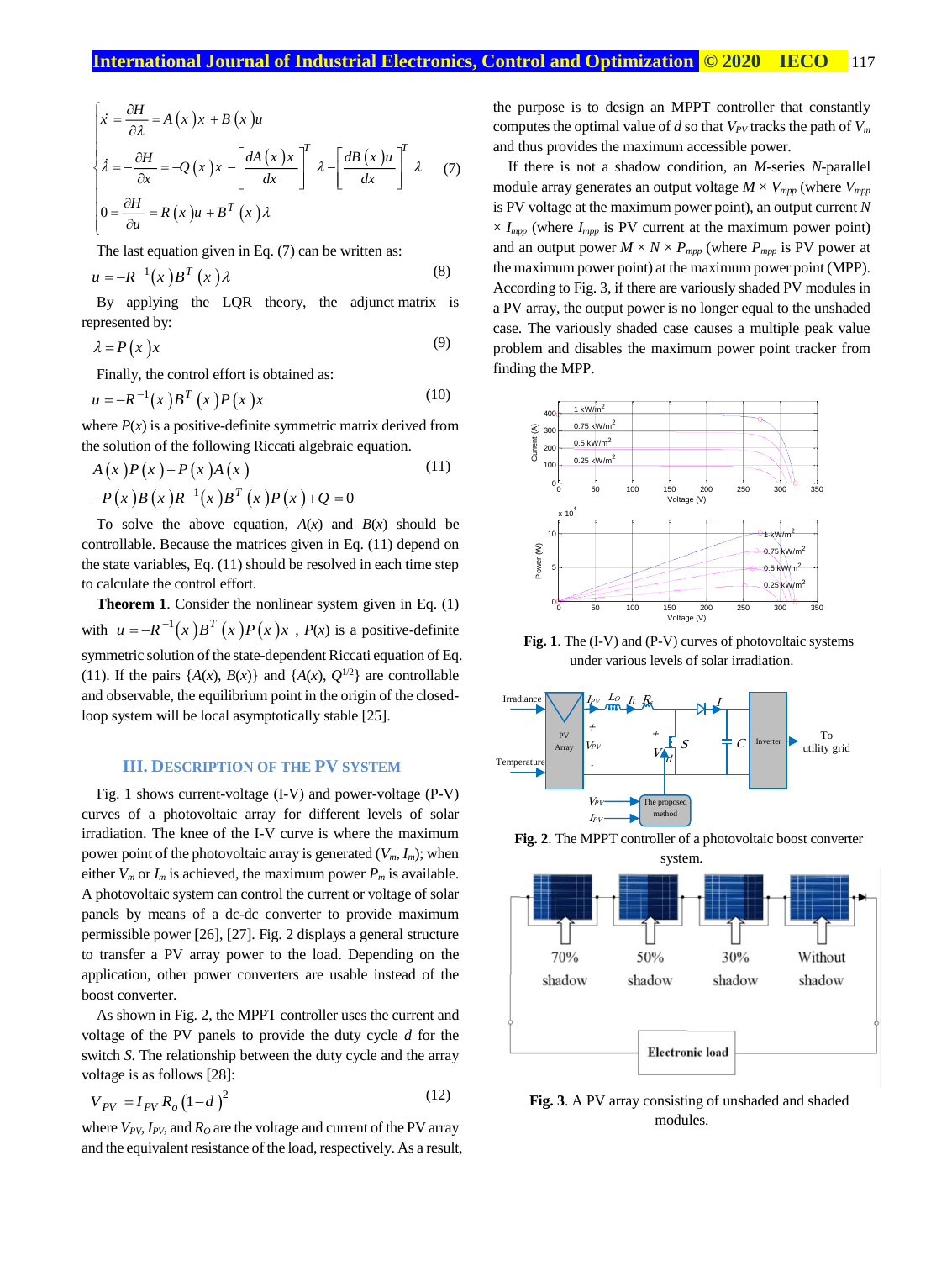#### *A. Exact State-Space Model of Boost Converter*

To obtain state equations, the states  $x_1$  and  $x_2$  are assigned to the current of the inductor  $L_0$  and the voltage of the capacitor  $C_0$ , respectively [29]. According to Fig. 2, we can then write [29]:

$$
L_0 x_1 = V_{PV} - R_s x_1 - V
$$
  
\n
$$
C_0 x_2 = I - \frac{x_2}{R_0}
$$
\n(13)

where  $R_s$  is the series resistance and according to Fig. 2, *V* and *I* indicate the voltage across the switch and current drawn from the boost converter by the grid, respectively. Now, *I* and *V* should be expressed as functions of the state variables. They can be defined as portions of  $x_2$  and  $x_1$  [29].

$$
V = s_1(t)x_2
$$
  
\n
$$
I = s_2(t)x_1
$$
\n(14)

where  $s_1(t)$ ,  $s_2(t)$  are the switching functions represented by [29]:

$$
s_1(t) = \frac{V}{x_2}
$$
  
\n
$$
s_2(t) = \frac{I}{x_2}
$$
 (15)

By placing Eq. (14) in Eq. (13) and rearranging it, the state equation and the output equation of the boost converter can be written as:

$$
\begin{aligned} \n\dot{x} &= A\left(x\right)x + B\left(x\right) \\ \ny &= C\left(x\right) \n\end{aligned} \tag{16}
$$

where

$$
A(x) = \begin{bmatrix} \frac{-R_s}{L_o} & \frac{-s_1(t)}{L_o} \\ \frac{s_2(t)}{C_o} & \frac{-1}{C_o R_L} \end{bmatrix},
$$
  
\n
$$
B(x) = \begin{bmatrix} \frac{1}{L_o} \\ 0 \end{bmatrix},
$$
  
\n
$$
C(x) = \begin{bmatrix} 0 & 1 \end{bmatrix}
$$
 (17)

## **IV. PROPOSED MPPT ALGORITHM**

In this paper, a two-level adaptive control algorithm shown in Fig. 4 is considered as the MPPT. In the first control level, the duty cycle *d* is computed by the RCC. In the second control level, an MRAC controls the dynamical behavior of the boost converter in response to the duty cycle computed from the RCC unit and prevents the oscillations of the array voltage after any rapid change in the solar irradiation. The RCC level is responsible for changes in solar irradiation and the adjustment process of RCC should be fast enough to compensate for changes in the solar system. Therefore, it is necessary for the time constant of the RCC to be smaller than the dynamics of irradiation variations. On the other hand, the MRAC is responsible to keep optimal damping characteristics of the boost converter whose time constant is much smaller than the

environmental changes.

In order to track the maximum power point in the PSC, the algorithm of seeking global maximum power point is drawn in Fig. 5. In this algorithm, the proposed method shown in Fig. 4 is run from the minimum feasible voltage for the PV to the opencircuit voltage of the PV (whole the P-V curve of the PV array). The RCC method scans whole the P-V curve of the PV array and finds multiple peaks. Finally, the greatest peak is the GMPP, and the related duty cycle is selected as the output of the algorithm.

#### *A. RCC method*

The key novelty of the RCC is to utilize the switching ripple inherent to perturb the system and therefore track the maximum power point [22]. The RCC method is basically an improved version of P&O [3]-[5] except that the perturbation is inherent to the boost converter.



**Fig. 4**. The proposed MRAC structure.



**Fig. 5**. The algorithm to seek the global maximum power point.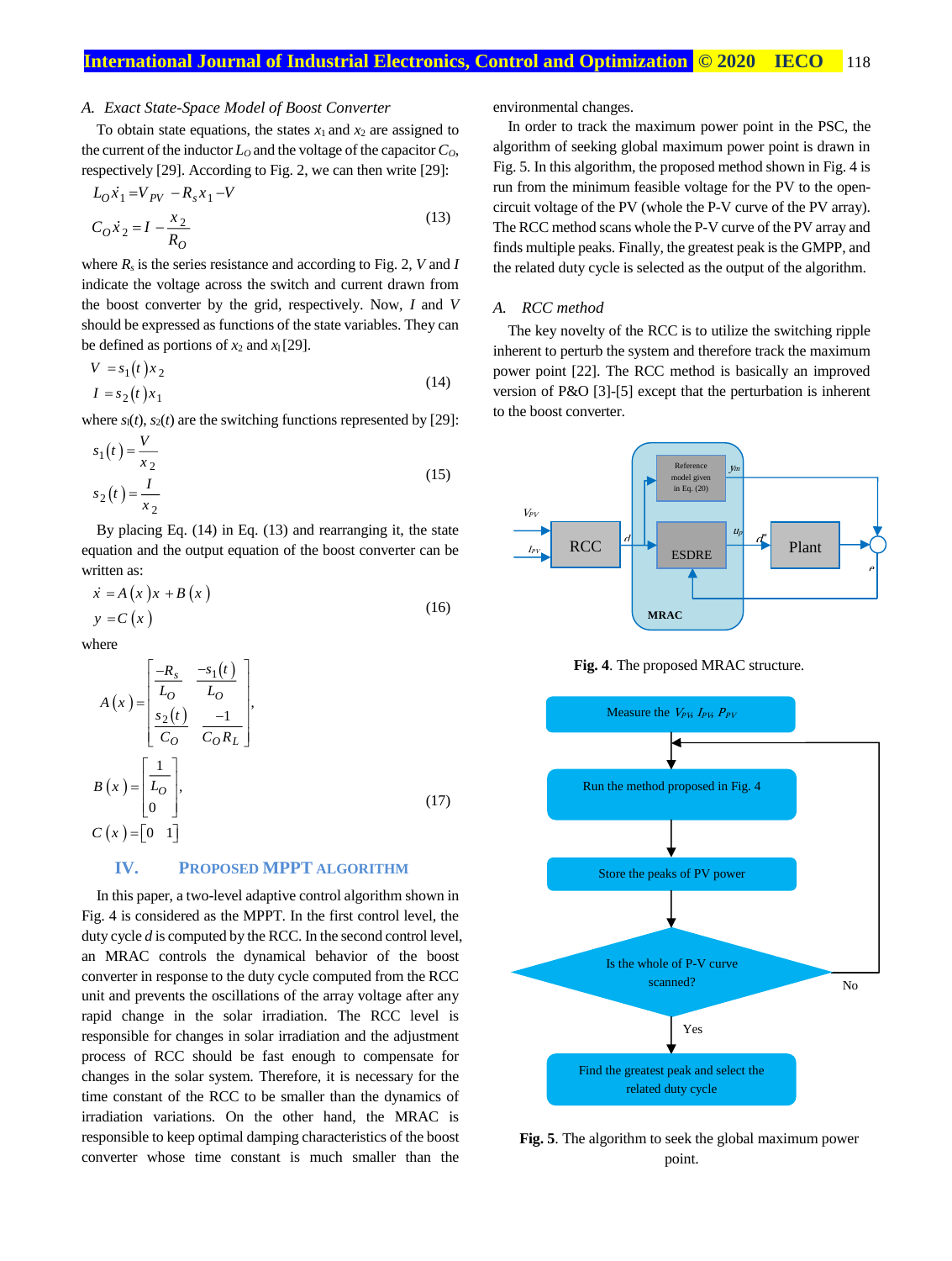In the RCC method, the product of the time derivative of the array voltage (VPV) and power (PPV) is constantly observed to find out if it is greater than zero to the left side of the MPP, less than zero to the right side of the MPP, and exactly zero at the MPP.

$$
\frac{dp_{PV}}{dt} \frac{dv_{PV}}{dt} > 0 \text{ when } V_{PV} < V_M
$$
\n
$$
\frac{dp_{PV}}{dt} \frac{dv_{PV}}{dt} < 0 \text{ when } V_{PV} > V_M
$$
\n
$$
\frac{dp_{PV}}{dt} \frac{dv_{PV}}{dt} = 0 \text{ when } V_{PV} = V_M
$$
\n(18)

These observations result in the following control law [19]:

$$
\frac{dd(t)}{dt} = k \frac{dP_{PV}}{dt} \frac{dV_{PV}}{dt}
$$
\n(19)

where  $k$  is a negative constant. The control law given in Eq.  $(19)$ can be stated as follows: an increase in *VPV* leads to an increase in the  $P_{PV}$  and since the operating point of the system is to the left of the MPP, the duty cycle *d* has to decrease; a decrease in  $V_{PV}$  leads to a decrease in the  $P_{PV}$  and since the operating point of the system is to the right of the MPP, the duty cycle *d* has to increase. It is clear from Eq. (18) and (19) that the objective is to drive the time-based derivative *d* to zero to obtain the maximum power. The benefit of the RCC method compared to conventional algorithms such as P&O is that in steady-state, the RCC converges to zero while P&O begins to oscillate around the MPP.

#### *B. Design of an MRAC based on ESDRE*

In a boost converter, the response of the converter to the input signal (duty cycle) is highly dynamic. Since the operational point varies with the solar irradiation variations, it is not guaranteed for the voltage of array to show critically damped behavior. Here, the critically damped behavior of the array voltage is maintained by an MRAC based on ESDRE. The basic idea is that the MRAC forces the controlled plant to track the response of the reference model with the desired dynamics in spite of the uncertainties and plant parameters variations. The proposed MRAC structure is depicted in Fig. 3. The input of the total system, *d*, is the duty cycle calculated by the RCC method. The plant model in Fig. 3 is related to the system given in Eq. (16). The transfer function of the reference model is represented by:

$$
G_m(s) = \frac{y_m(s)}{d(s)} = \frac{k_m}{s^2 + a_m s + b_m}
$$
 (20)

where  $k_m$  is a positive gain, and  $a_m$  and  $b_m$  are selected to achieve a critically damped step response. The proposed extended statedependent Riccati equation is explained below.

The goal is to design a controller for the system of Eq. (16) such that the system output  $y_p=h(x)$  asymptotically tracks the desired value  $y_m$ . For this goal, the equation  $q(t)$  is defined as follows:

$$
\dot{q}(t) = y_m - y_p \tag{21}
$$

We assume that the pseudo-linear representation of  $h(x)$  is  $h(x)$  $=C(x)$  *x*. Hence, Eq. (21) can be written as:

$$
\dot{q}(t) = y_m - C(x)x \tag{22}
$$

By combining Eq. (21) with Eq. (22), we have:

$$
\tilde{x}(t) = \tilde{A}(x,q)\tilde{x}(t) + \tilde{B}(x)u_p + \begin{bmatrix} 0_{n \times n} \\ I_l \end{bmatrix} y_m
$$
\n(23)

where

$$
\tilde{x}(t) = \begin{bmatrix} x(t) \\ q(t) \end{bmatrix}
$$
\n
$$
\tilde{A}(x,q) = \begin{bmatrix} A(x) & 0_{n \times l} \\ -C(x) & 0_{l \times l} \end{bmatrix}
$$
\n
$$
\tilde{B}(x) = \begin{bmatrix} B(x) \\ 0_{l \times m} \end{bmatrix}
$$
\n(24)

If the weight matrices  $\tilde{R} \in \mathbb{R}^{n \times m}$  and  $\tilde{Q} \in \mathbb{R}^{(n+l)\times(n+l)}$ are positive semi-definite and positive-definite, the following state-dependent Riccati equation will have symmetric positive definite  $P(x,q)$  and according to Theorem 1,  $u_p = d^* = -\tilde{R}^{-1}(x) \tilde{B}^T(x) \tilde{P}(x,q)$ can stabilize the controlled plant and it is, therefore, possible to say that *y<sup>p</sup>* can track *ym*.

$$
\tilde{A}(x,q)\tilde{P}(x,q) + \tilde{P}(x,q)\tilde{A}(x,q)
$$
\n
$$
-\tilde{P}(x,q)\tilde{B}(x)\tilde{R}^{-1}(x,q)\tilde{B}^{T}(x)\tilde{P}(x,q) + \tilde{Q} = 0
$$
\n
$$
(25)
$$

#### **V. SIMULATION RESULTS AND DISCUSSION**

The MRAC designed in Section V is simulated here for confirmation. The parameters of the boost converter which lead to an underdamped response and controller parameters are provided in the appendix. The array voltage of the plant model (the boost converter) has an underdamped step response, while the step response of the reference model is critically damped. The damping ratio, which is equal to  $a_m/2\sqrt{b_m}$ , is a decisive factor as inferred from Eq. (20). It is usually selected to be either slightly less than 1 or exactly 1. In the first case, the step response rises faster along with a slight overshoot.

In addition, the MPPT efficiency at each sampling time  $T<sub>s</sub>$  is determined by:

$$
\eta = \frac{\sum_{k=1}^{N} P_k \times T_s}{\sum_{k=1}^{N} P_{MPPT_k} \times T_s}
$$
(26)

where  $P_k$  is the PV array power in the presence of the MPPT controller at the *k*th sample and *PMPPTk* is the maximum power point at the *k*th sample.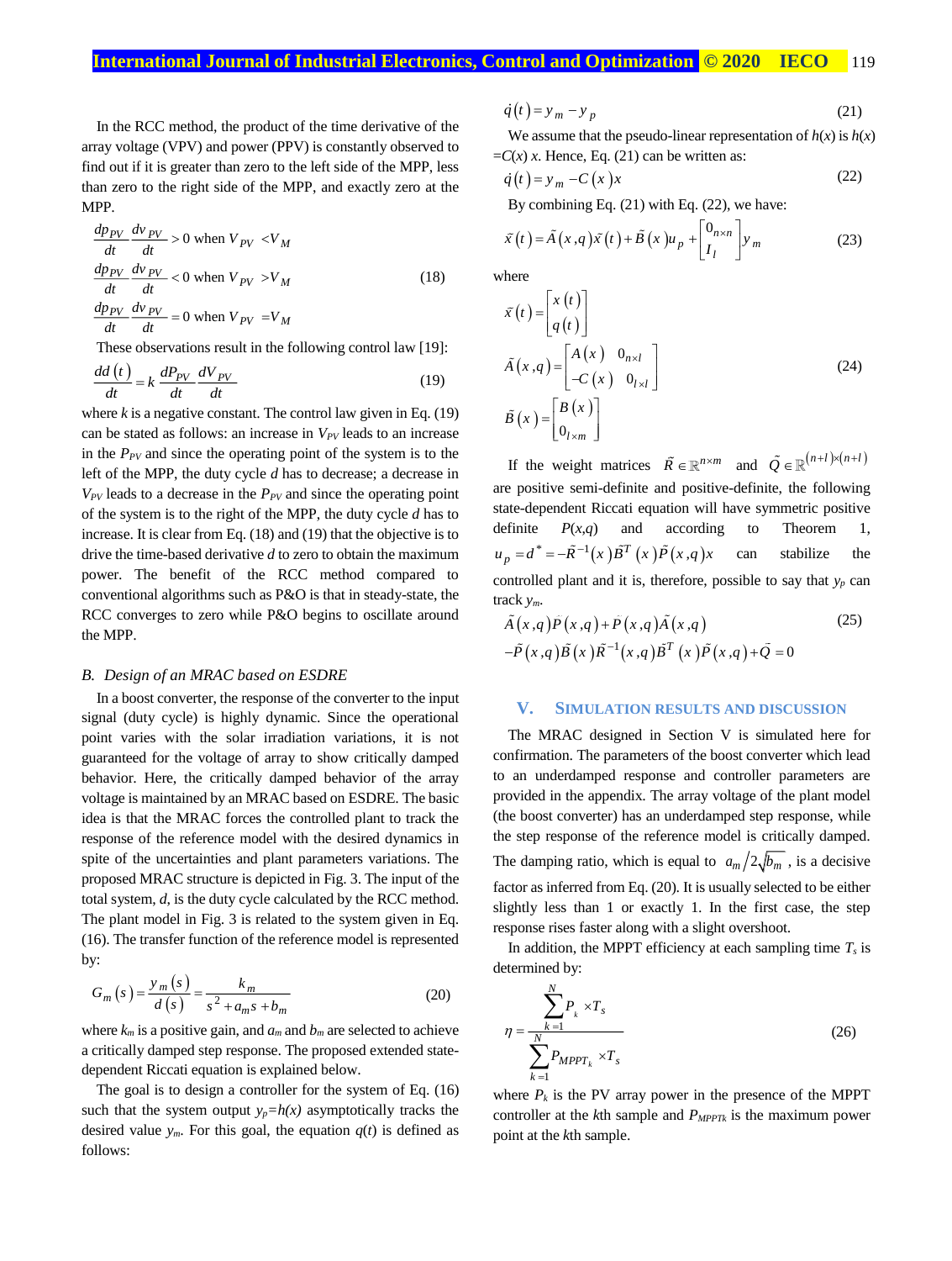# *A. The performance of the proposed approach in normal condition*

In this test, the goal is to apply several probable linear irradiance trajectory variations to the PV-array. Thus, the trajectory shown in Fig. 6(a) is used. Besides, Figs. 6(b-d) show the MPPT performance of the proposed approach and the conventional P&O algorithm.

As displayed in Fig.  $6(a)$ , at t=0.35s, with a steep drop, the irradiance trajectory is set to  $S=250$  W/m<sup>2</sup> form  $S=1000$  W/m<sup>2</sup>. At *t*=1.1s, another step in the irradiance increases this level to S=1000 W/m<sup>2</sup>. Two more steep variations drop and rise the irradiance levels at t=1.65 s and t=2.7 s, to S=500 W/m<sup>2</sup> and  $S=750$  W/m<sup>2</sup>, respectively. From this point onwards, a ramp variation is also applied to the PV-array. By means of variations, in addition to dynamic behavior analyses, the steady-state behaviors are also assessed.

The voltage and current of PV-array are drawn in Figs. 6(c) and (d), respectively. As is seen in these figures, the oscillatory behavior of the conventional P&O algorithm in tracking the IMPPT is obviously visible. Instead, the proposed approach tracks the reference irradiance level with minimum error. So, the drawn current and active power tracks the reference values smoothly at all times.

In the next test, a sinusoidal irradiance trajectory plotted in Fig. 7(a) is applied to the PV-array. For this simulation, the parameters of the PV system are varied (about 5% of variations). The test results are plotted in Figs. 7(b-d). Clearly, the suggested approach forces the PV-array to track the MPP with minimum error. On the other hand, large amounts of error in PPV, VPV, and IPV can be seen in the results of the conventional P&O algorithm. Once again, the superiority of the proposed approach is verified since the current trajectory is tracked with the least amount of oscillations possible by the proposed approach and consequently, very insignificant active power oscillations are observed. In addition, the performance of the proposed method is robust to parameter variations.

*1) A comparative study:* This subsection presents a comparative study between the proposed approach and the method proposed in [30]. This reference proposes an improved double integral sliding mode MPPT controller (IDISMC) for a stand-alone photovoltaic (PV) system. The results of the comparison are shown in Fig. 8. As is seen in this figure, the proposed approach makes a better control effort for tracking the maximum power point tracking. Table 1 provides numerical analyses for the two controllers. As is evident in this table, the best performance belongs to the proposed approach.



**Fig. 6**. Irradiation changes test (a): the irradiance variations (b): active power of the PV-array (c): output voltage of the PV-array (d): output current of the PV-array; solid (our proposed approach), dashed ([conventional P&O algorithm]).



**Fig. 7**. Sinusoidal irradiance changes test (a): the irradiance variations (b): active power of the PV-array (c): output voltage of the PV-array (d): output current of the PV-array; dashed (our proposed approach), solid ([conventional P&O algorithm]).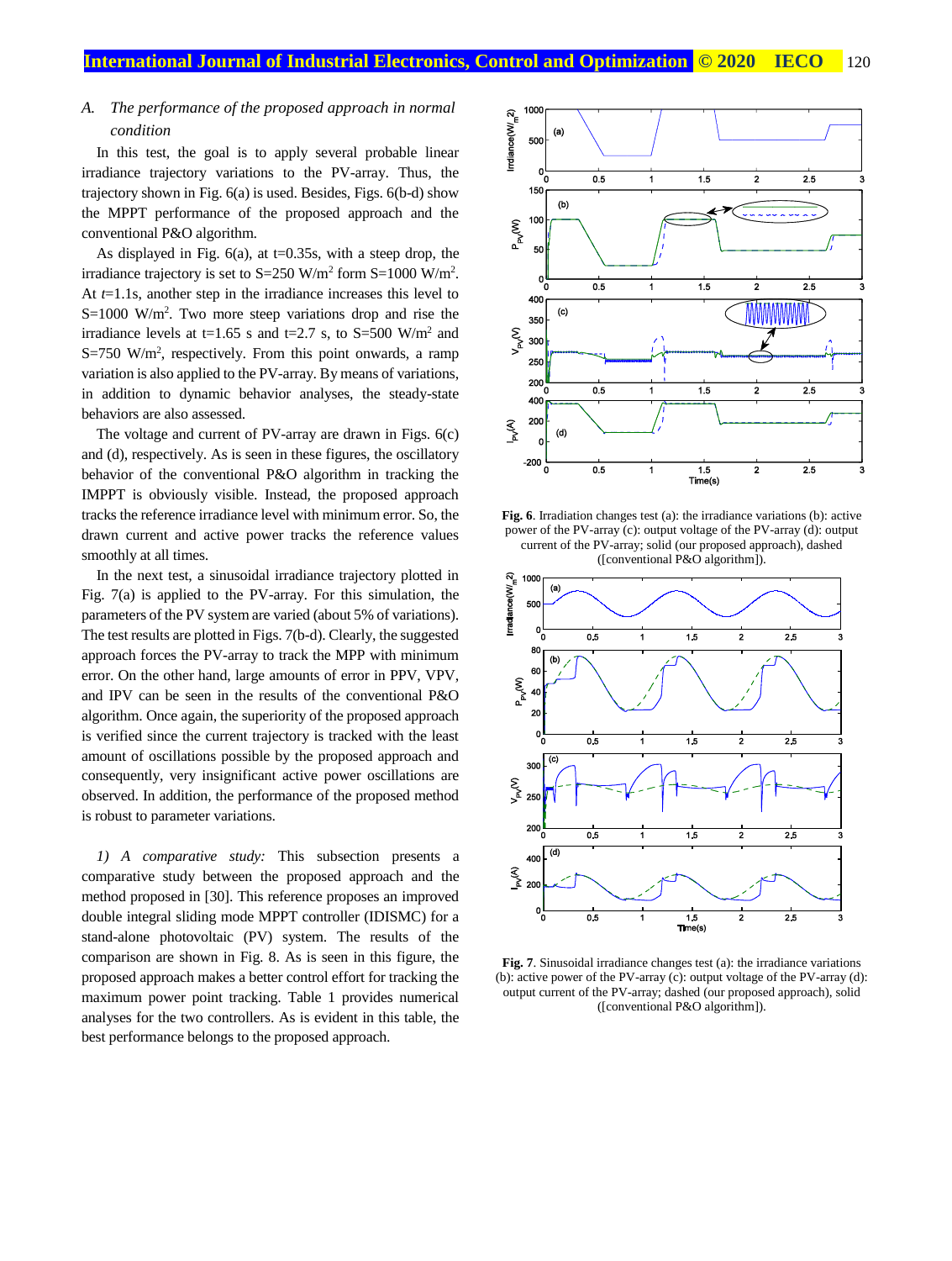

**Fig. 8**. The results of the comparative study; solid (approach proposed in [30]), dashed ([our proposed approach]).

**TABLE I** NUMERICAL ANALYSES FOR OUR PROPOSED APPROACH AND THE METHOD PROPOSED IN [22]

| Method                      | <b>Rise time</b><br>(s) | <b>Settling</b><br>time(s) | <b>Efficiency</b><br>(using $Eq.$<br>(26) |
|-----------------------------|-------------------------|----------------------------|-------------------------------------------|
| <b>Proposed</b><br>approach | 0.012                   | 0.16                       | 98.82%                                    |
| [30]                        | 0.038                   | 0.20                       | 96.76%                                    |

*2) The performance of ESDRE:* To demonstrate the independent performance of the ESDRE, a study comparative between in the presence of ESDRE block, in the absence of ESDRE block and the theoretical MPP voltage is displayed in Fig. 9 where a square pulse width modulated signal is the representative of a continuous updating of the duty cycle due to the variance in the solar irradiation. As is evident in Fig. 9, both the unadapted array voltage and the adapted array voltage reach the MPP voltage in the steady-state. This shows the precision of the RCC unit and its capability in computing the optimal duty cycle which can provide maximum power in the steady-state. However, the adapted array voltage has a damped response while unadapted array voltage shows an oscillatory response. Then, at 10 ms, a change occurs in the solar irradiation and the response of unadapted voltage is underdamped and oscillatory. At this point, the adaptive voltage also shows the desired dynamic response. This is one of the purposes of this paper, i.e. to remove any potential underdamped dynamic in the response of the plant due to rapid changes in solar irradiation. The explanations of Fig. 9 are completed in Fig. 10, where the error between the adapted array voltage and the theoretical MPP voltage is drawn. Table II provides the results of comparing different cases in terms of dynamic specifications. As is seen in Table 2, array voltage in the presence of the ESDRE has the

lowest settling time and overshoots while unadapted array voltage has the lowest rise time with most oscillations.



**Fig. 9**. The comparison of the theoretical MPP voltage, adapted array voltage, and unadapted array voltage.



**Fig. 10**. The error between the theoretical MPP voltage and the adapted array voltage due to a square pulse-width modulated signal. **TABLE II**

| . <i>.</i>                |         |                 |  |  |  |  |  |
|---------------------------|---------|-----------------|--|--|--|--|--|
| THE PERFORMANCE OF ESDRE. |         |                 |  |  |  |  |  |
| <b>Rise time</b><br>Case  |         | Overshoot       |  |  |  |  |  |
| (s)                       | time(s) | $($ %)          |  |  |  |  |  |
| 0.015                     | 0.15    | 79.16           |  |  |  |  |  |
|                           |         |                 |  |  |  |  |  |
| 0.055                     | 0.06    | 0.12            |  |  |  |  |  |
|                           |         |                 |  |  |  |  |  |
|                           |         | <b>Settling</b> |  |  |  |  |  |

**TABLE III** NUMERICAL ANALYSES FOR TWO PSCS

| TUMENICAL AIVAL I SESTUNT WUT DUS. |                        |                             |                                 |                                           |  |  |  |
|------------------------------------|------------------------|-----------------------------|---------------------------------|-------------------------------------------|--|--|--|
| <b>PSC</b>                         | Convergence<br>time(s) | <b>Settling time</b><br>(s) | <b>Steady state</b><br>error(W) | <b>Efficiency</b><br>(using $Eq.$<br>(26) |  |  |  |
| Two peaks                          | 0.27                   | 0.10                        | 0.2 W                           | 98.68%                                    |  |  |  |
| Three<br>peaks                     | 0.35                   | 0.11                        | 0.45 W                          | 97.10%                                    |  |  |  |

*3) The performance of the proposed approach in PSCs:* To show the effectiveness of the suggested MPPT controller in partial shading condition, we assume that one shaded PV module receives 200 W/m<sup>2</sup> and another module receives 400 W/m<sup>2</sup>. According to the P-V characteristic curves drawn in Fig. 11, there is one global maximum power point and one local maximum power point. It is clear from this figure that the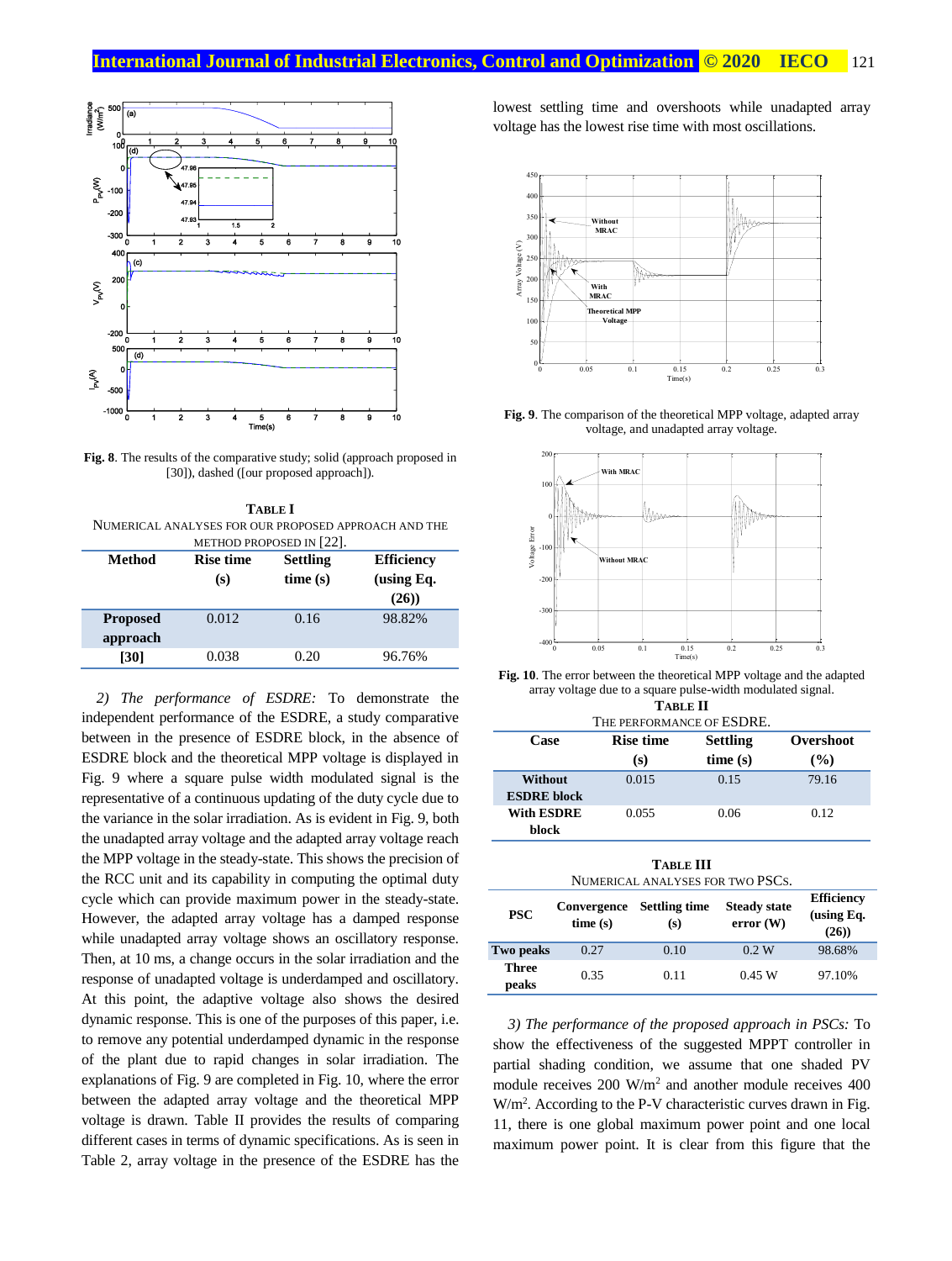proposed GMPPT converges to the GMPP with satisfactory accurate.

Fig. 12 shows the performance of the proposed method for a PSC with three peaks. According to the P-V characteristic curve drawn in Fig. 12, the amount of the GMPP is 826.7 W. As can be seen in Fig. 12, the proposed GMPPT has converged to the GMPP with the quickest response and the smallest error.

Table III provides the performance of the proposed method for two partial shading conditions.



**Fig. 11.** The PV array power at a partially shaded condition with two peaks.



**Fig. 12.** The PV array power at a partially shaded condition with three peaks.

## **VI. CONCLUSION**

To enhance the efficiency of PV systems, MPPT algorithms are utilized to deliver maximum power from the solar array to the load. Important issues to be considered in designing the MPPT algorithms include the complexity of the system, dynamical performance, and uncertainty. This paper introduces a two-level adaptive control architecture that can reduce complexity in the system control and efficiently handle the uncertainties and perturbations in the PV systems and in the environment. The first level is an RCC, and the second level is an MRAC. This paper focuses mainly on the design of the MRAC algorithm, which improves the underdamped dynamic response of a PV system. Using an optimal law of the controller derived from the extended state-dependent Riccati equation (ESDRE) approach, the MRAC is capable of removing the oscillatory and underdamped modes in PV systems. The whole of the P-V curve of the PV array is searched by a new algorithm to find the global maximum power point (GMPP) in the partial shading conditions (PSCs) in the presence of multiple peaks. It is shown that the proposed control algorithm enables the system to converge to the maximum power point. The main challenge in implementing the proposed approach is to identify the boost converter parameters which are required in the MRAC design.

#### **APPENDIX**

## **ESDRE parameters:**

*Q*=diag(0.1,0.1,45), *R*=1000

**Boost converter parameters:** *Ri*=65, *Ci*=100μF, *Lo*=5mH, *Co*=12mF

#### **Model Reference control parameters:**

$$
k_m = 1 \times 10^9
$$
,  $a_m = 8.17 \times 10^3$ ,  $b_m = 2 \times 10^6$ 

## **REFERENCES**

- [1] S. L. Brunton, C. W. Rowley, S. R.Kulkarni, and C. Clarkson, "Maximum power point tracking for photovoltaic optimization using ripple-based extremum seeking control," *IEEE Trans. Power Electron*., vol. 25, no. 10, pp. 2531–2540, Oct. 2010.
- [2] R. A.Mastromauro, M. Liserre, T.Kerekes, and A. Dell'Aquila, "A single-phase voltage-controlled gridconnected photovoltaic system with power quality conditioner functionality," *IEEE Trans. Ind. Electron*., vol. 56, no. 11, pp. 4436–4444, Nov. 2009.
- [3] A. K. Abdelsalam, A. M. Massoud, S. Ahmed, and P. N. Enjeti, "High-performance adaptive perturb and observe MPPT technique for photovoltaic-based microgrids," *IEEE Trans. Power Electron*., vol. 26, no. 4, pp. 1010– 1021, Apr. 2011.
- [4] M. A. Elgendy, B. Zahawi, and D. J. Atkinson, "Assessment of perturb and observe MPPT algorithm implementation techniques for PV pumping applications," *IEEE Trans. Sustainable Energy*, vol. 3, no. 1, pp. 21–33, Jan. 2012.
- [5] G. Petrone, G. Spagnuolo, and M. Vitelli, "A multivariable perturb-and-observe maximum power point tracking technique applied to a single-stage photovoltaic inverter," *IEEE Trans. Ind. Electron*., vol. 58, no. 1, pp. 76–84, Jan. 2011.
- [6] S. Jain and V.Agarwal, "A new algorithm for rapid tracking of approximate maximum power point in photovoltaic systems," *IEEE Power Electron. Lett*., vol. 2, no. 1, pp. 16–19, Mar. 2004.
- [7] N. Femia, G. Petrone, G. Spagnuolo, and M. Vitelli, "Optimization of perturb and observe maximum power point tracking method," *IEEE Trans. Power Electron*., vol. 20, no. 4, pp. 963–973, Jul. 2005.
- [8] M. A. S. Masoum, H. Dehbonei, and E. F. Fuchs,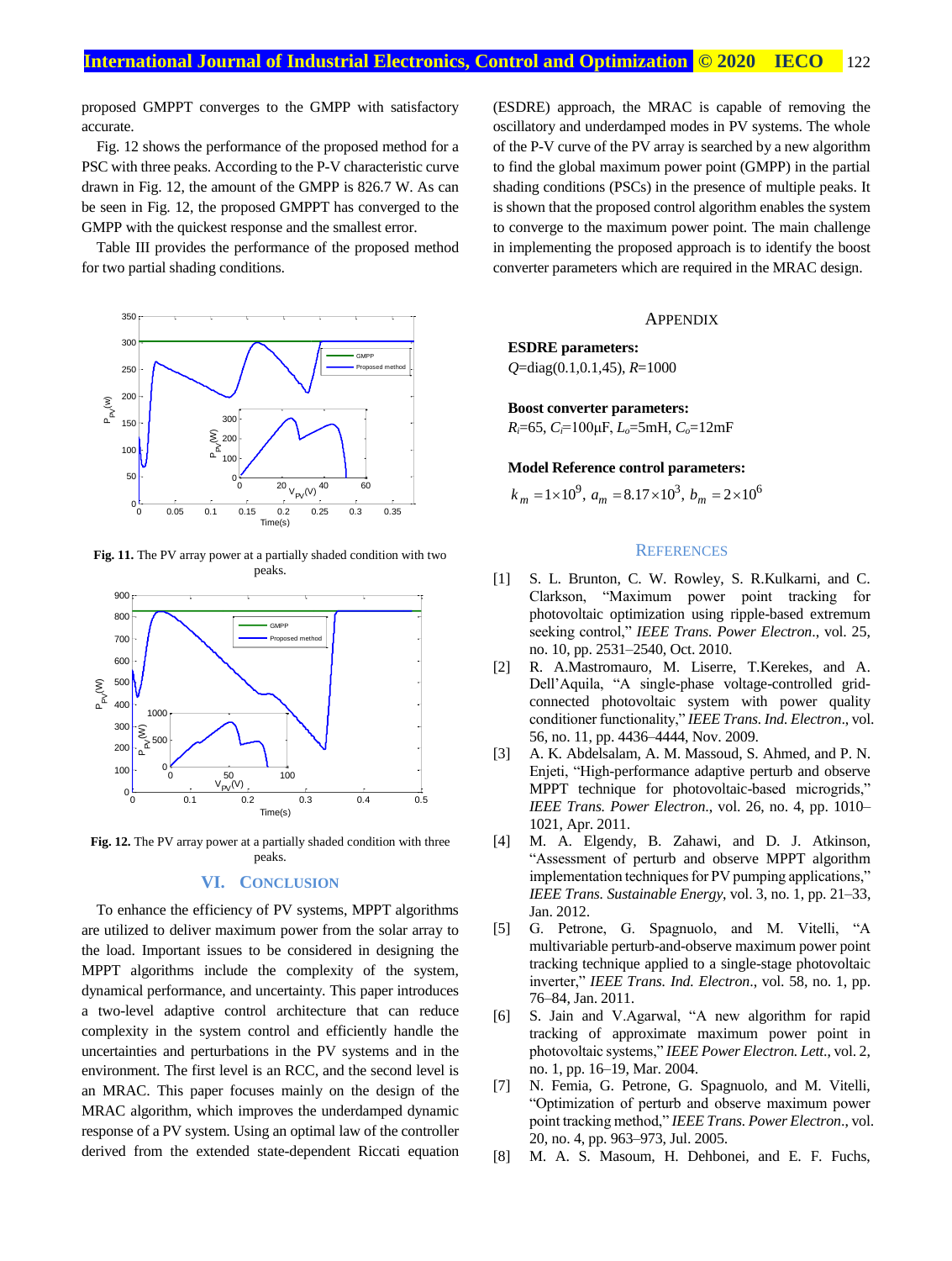## **International Journal of Industrial Electronics, Control and Optimization © 2020 IECO** 123

"Theoretical and experimental analyses of photovoltaic systems with voltage and current-based maximum powerpoint tracking," *IEEE Trans. Energy Convers*., vol. 17, no. 4, pp. 514–522, Dec. 2002.

- [9] Yilmaz, U., Kircay, A., & Borekci, S. (2018). PV system fuzzy logic MPPT method and PI control as a charge controller. *Renewable and Sustainable Energy Reviews*, 81, 994-1001.
- [10] Duman, S., Yorukeren, N., & Altas, I. H. (2018). A novel MPPT algorithm based on optimized artificial neural network by using FPSOGSA for standalone photovoltaic energy systems. *Neural Computing and Applications*, 29(1), 257-278.
- [11] Oshaba, A. S., Ali, E. S., & Abd Elazim, S. M. (2016). PI controller design using artificial bee colony algorithm for MPPT of photovoltaic system supplied DC motor‐ pump load. *Complexity*, 21(6), 99-111.
- [12] Wu, Z., Yu, D., & Kang, X. (2018). Application of improved chicken swarm optimization for MPPT in photovoltaic system. *Optimal Control Applications and Methods*, 39(2), 1029-1042.
- [13] Priyadarshi, N., Azam, F., Sharma, A., Bhoi, A. K., & Kumar, M. (2018). A Particle Swarm Optimization based Fuzzy Logic Control for Photovoltaic System. *International Journal of Engineering & Technology*, 7(3.24), 491-496.
- [14] Farzaneh, J., Keypour, R., & Karsaz, A. (2019). A novel fast maximum power point tracking for a PV system using hybrid PSO-ANFIS algorithm under partial shading conditions. *International Journal of Industrial Electronics, Control and Optimization*, 2(1), 47-58.
- [15] Abdalla, O., Rezk, H., & Ahmed, E. M. (2019). Wind driven optimization algorithm based global MPPT for PV system under non-uniform solar irradiance. *Solar Energy*, 180, 429-444.
- [16] Assahout, S., Elaissaoui, H., El Ougli, A., Tidhaf, B., & Zrouri, H. (2018). A Neural Network and Fuzzy Logic based MPPT Algorithm for Photovoltaic Pumping System. *International Journal of Power Electronics and Drive Systems*, 9(4), 1823.
- [17] Duman, S., Yorukeren, N., & Altas, I. H. (2018). A novel MPPT algorithm based on optimized artificial neural network by using FPSOGSA for standalone photovoltaic energy systems. *Neural Computing and Applications*, 29(1), 257-278.
- [18] Haddouche, A., Mohammed, K., & Farah, L. (2018). Maximum Power Point Tracker Using Fuzzy Logic Controller with Reduced Rules. *International Journal of Power Electronics and Drive Systems*, 9(3), 1381.
- [19] P. T. Krein, "Ripple correlation control, with some applications," *in Proc. IEEE Int. Symp. Circuits Syst*., 1999, vol. 5, pp. 283–286.
- [20] D. L. Logue and P. T. Krein, "Optimization of power electronic systems using ripple correlation control: A dynamic programming approach," *in Proc. IEEE 32nd Annu. Power Electron*. Special. Conf., 2001, vol. 2, pp. 459–464.
- [21] J. W. Kimball and P. T. Krein, "Discrete-time ripple correlation control for maximum power point tracking," *IEEE Trans. Power Electron*., vol. 23, no. 5, pp. 2353– 2362, Sep. 2008.
- [22] T. Esram, J. W. Kimball, P. T. Krein, P. L. Chapman, and P. Midya, "Dynamic maximum power point tracking of photovoltaic arrays using ripple correlation control," *IEEE Trans. Power Electron*., vol. 21, no. 5, pp. 1282– 1291, Sep. 2006.
- [23] D. E. Miller, "A new approach to model reference adaptive control," *IEEE Trans. Autom. Control*, vol. 48, no. 5, pp. 743–757, May 2003.
- [24] S. Sastry and M. Bodson, *Adaptive Control: Stability, Convergence and Robustness*. New York: Dover Publications, 2011.
- [25] Y. Batmani, H. Khaloozadeh, "On the design of human immunodeficiency virus treatment based on a non-linear time-delay model," *IET Systems Biology*, 2013,10.1049/iet-syb.(2013).0012.
- [26] E. V. Solodovnik, S. Liu, and R. A. Dougal, "Power controller design for maximum power tracking in solar installations," *IEEE Trans. Power Electron*., vol. 19, no. 5, pp. 1295–1304, Sep. 2004.
- [27] A. D. Rajapakse and D. Muthumuni, "Simulation tools for photovoltaic system grid integration studies," in Proc. Electr. Power Energ. Conf. (EPEC 2009), Oct., pp. 1–5.
- [28] A. D. Rajapakse and D. Muthumuni, "Simulation tools for photovoltaic system grid integration studies," *in Proc. Electr. Power Energ. Conf. (EPEC 2009),* Oct., pp. 1–5.
- [29] Rim, C., Joung, G. B., & Cho, G. H. (1988). A state space modeling of non-ideal DC-DC converters. In *PESC 88 Record 19th Annual IEEE Power Electronics Specialists Conference* (1988) (pp. 943-950). IEEE.
- [30] Chatrenour, N., Razmi, H., & Doagou-Mojarrad, H. (2017). Improved double integral sliding mode MPPT controller based parameter estimation for a stand-alone photovoltaic system. *Energy Conversion and Management*, 139, 97-109.